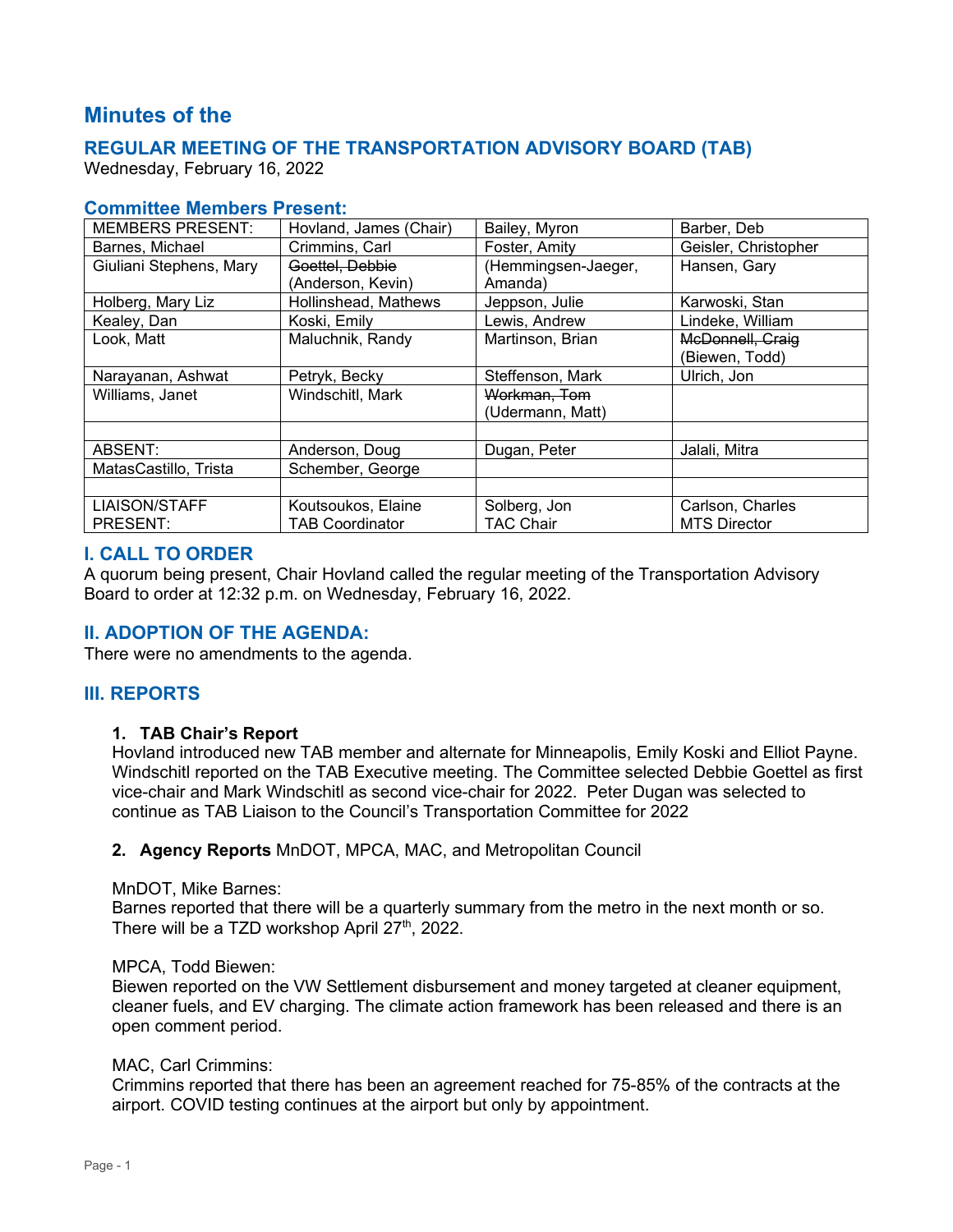Metropolitan Council, Deb Barber:

Barber reported on the latest ridership reporting data. Foster asked about demographic data. Kealey voiced concern for representation for the STA members. Hovland agreed that the executive committee should discuss the matter. Lewis asked about service changes planned for employer changes in back-to-the-office decisions.

TAC, Jon Solberg: Solberg reported on updates to the TAC bylaws and additional representatives.

## **IV. ACTION ITEMS**

#### **Consent**

Motion was made by Maluchnik, seconded by Karwoski and carried, to approve the following consent items:

# **1. Approval of Minutes from January 19, 2022**

**2. 2022-11** Streamlined TIP Amendment: MnDOT US 52 Median Crossovers

Motion: That the Transportation Advisory Board recommend adoption of an amendment to the 2022-2025 TIP to expand the length of MnDOT's US 52 median crossovers and temporary shoulder widening project (SP # 1906-74) in Dakota County.

Aye: 28 Anderson (Kevin), Bailey, Barber, Barnes, Biewen, Crimmins, Foster, Geisler, Giuliani Stephens, Hansen, Holberg, Hollinshead, Jeppson, Karwoski, Kealey, Koski, Lewis, Lindeke, Look, Maluchnik, Martinson, Narayanan, Petryk, Steffenson, Udermann, Ulrich, Williams, Windschitl Nay: 0 Absent: 5 Anderson (Doug), Dugan, Jalali, MatasCastillo, Schember

#### Non-Consent

**1. 2022-08** Program Year Extension Request: Washington County CSAH 15 Safety Improvements

TAC Chair Jon Solberg presented this item.

There were no comments or questions from TAB members.

It was moved by Karwoski, seconded by Windschitl that:

The Transportation Advisory Board approve Washington County's program year extension request to move its CSAH 15 rumble-strip and striping project (SP# 082-615-045) from fiscal year 2022 to fiscal year 2023.

#### **Motion carried.**

Aye: 28 Anderson (Kevin), Bailey, Barber, Barnes, Biewen, Crimmins, Foster, Geisler, Giuliani Stephens, Hansen, Holberg, Hollinshead, Jeppson, Karwoski, Kealey, Koski, Lewis, Lindeke, Look, Maluchnik, Martinson, Narayanan, Petryk, Steffenson, Udermann, Ulrich, Williams, Windschitl

Nay: 0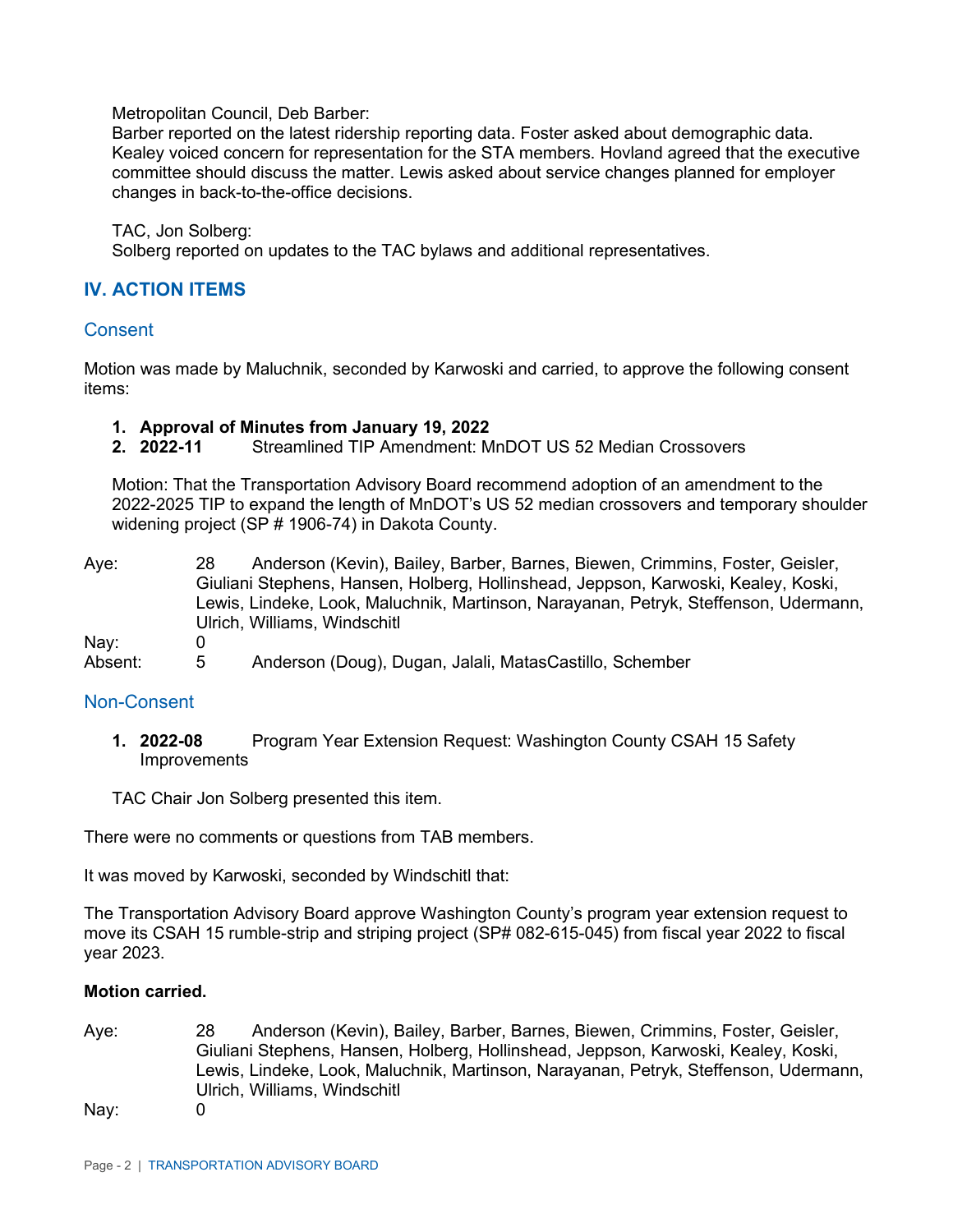Absent: 5 Anderson (Doug), Dugan, Jalali, MatasCastillo, Schember

**2. 2022-09** Program Year Extension and 2022-2025 TIP Amendment Request: Dakota County North Creek Greenway

TAC Chair Jon Solberg presented this item.

There were no comments or questions from TAB members.

It was moved by Holberg, seconded by Williams that:

The Transportation Advisory Board

• Approve Dakota County's program year extension request to move its North Creek Greenway project (SP# 019-090-023) from 2022 to 2023.

• Recommend that the Council approve an amendment to the 2022-2025 TIP reflecting this change along with a cost increase and technical corrections.

#### **Motion carried.**

| Aye:    | 28 | Anderson (Kevin), Bailey, Barber, Barnes, Biewen, Crimmins, Foster, Geisler,         |
|---------|----|--------------------------------------------------------------------------------------|
|         |    | Giuliani Stephens, Hansen, Holberg, Hollinshead, Jeppson, Karwoski, Kealey, Koski,   |
|         |    | Lewis, Lindeke, Look, Maluchnik, Martinson, Narayanan, Petryk, Steffenson, Udermann, |
|         |    | Ulrich, Williams, Windschitl                                                         |
| Nay:    |    |                                                                                      |
| Absent: | 5  | Anderson (Doug), Dugan, Jalali, MatasCastillo, Schember                              |

## **V. INFORMATION**

**1.** Update on Transportation Policy Plan (TPP) Amendment

Metropolitan Transportation Services TAB/TAC Process & Highway Planning Manager Steve Peterson and Multimodal Planning Manager Cole Hiniker presented this item.

There were no comments or questions from TAB members.

**2.** Twin Cities Highway Mobility Needs Analysis

Metropolitan Transportation Services TAB/TAC Process & Highway Planning Manager Steve Peterson and MnDOT Metro District Planning Director Paul Czech presented this item.

Barber commented that this study helps provide additional information to inform where investment should be. Lindeke noted that assumptions change quickly when considering commuting patterns. Lewis asked what the impetus was for the study. Peterson said performance-based planning was an obvious gap. Barber said this informs not only MnSHIP but the TPP. Foster commented on the delay time factor. Martinson pointed out that metrics are determinative of where resources go and brought up the FHWA guidance. Look referenced the growing population of the region and said transportation only makes up 29% of the climate impact. Geisler said more information ultimately informs better decisions and commented that moving forward the demand will be different due to the pandemic impacts. Narayanan expressed concern around the assumption the report makes that the investments will reduce consumption and delays. Windschitl reminded the board that the outer suburbs do not have the